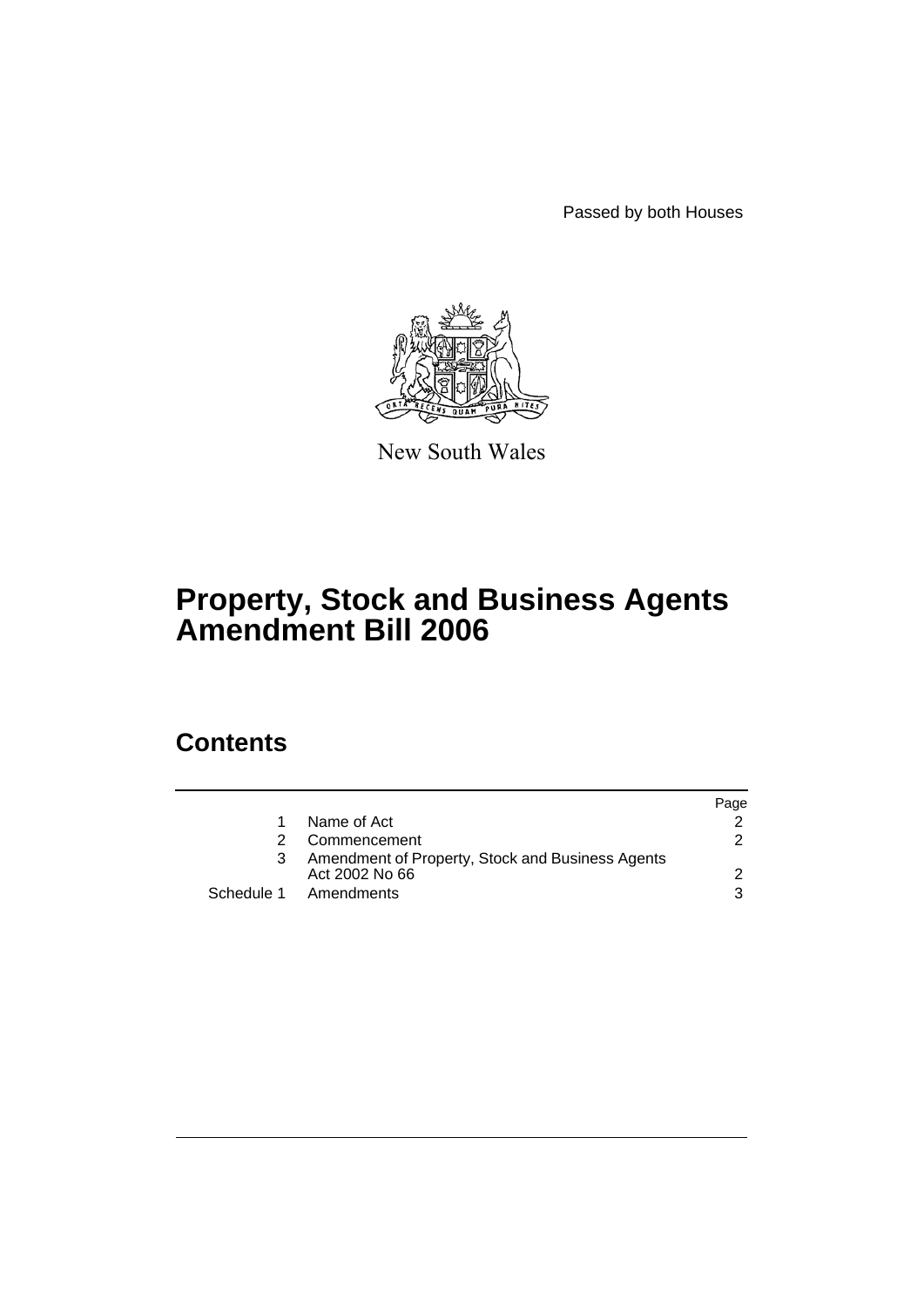*I certify that this PUBLIC BILL, which originated in the LEGISLATIVE ASSEMBLY, has finally passed the LEGISLATIVE COUNCIL and the LEGISLATIVE ASSEMBLY of NEW SOUTH WALES.*

> *Clerk of the Legislative Assembly. Legislative Assembly, Sydney, , 2006*



New South Wales

# **Property, Stock and Business Agents Amendment Bill 2006**

Act No , 2006

An Act to amend the *Property, Stock and Business Agents Act 2002* to make further provision with respect to licence disqualification, advertising, auction sales, trust accounts and penalties; and for other purposes.

*I have examined this Bill, and find it to correspond in all respects with the Bill as finally passed by both Houses.*

*Chairman of Committees of the Legislative Assembly.*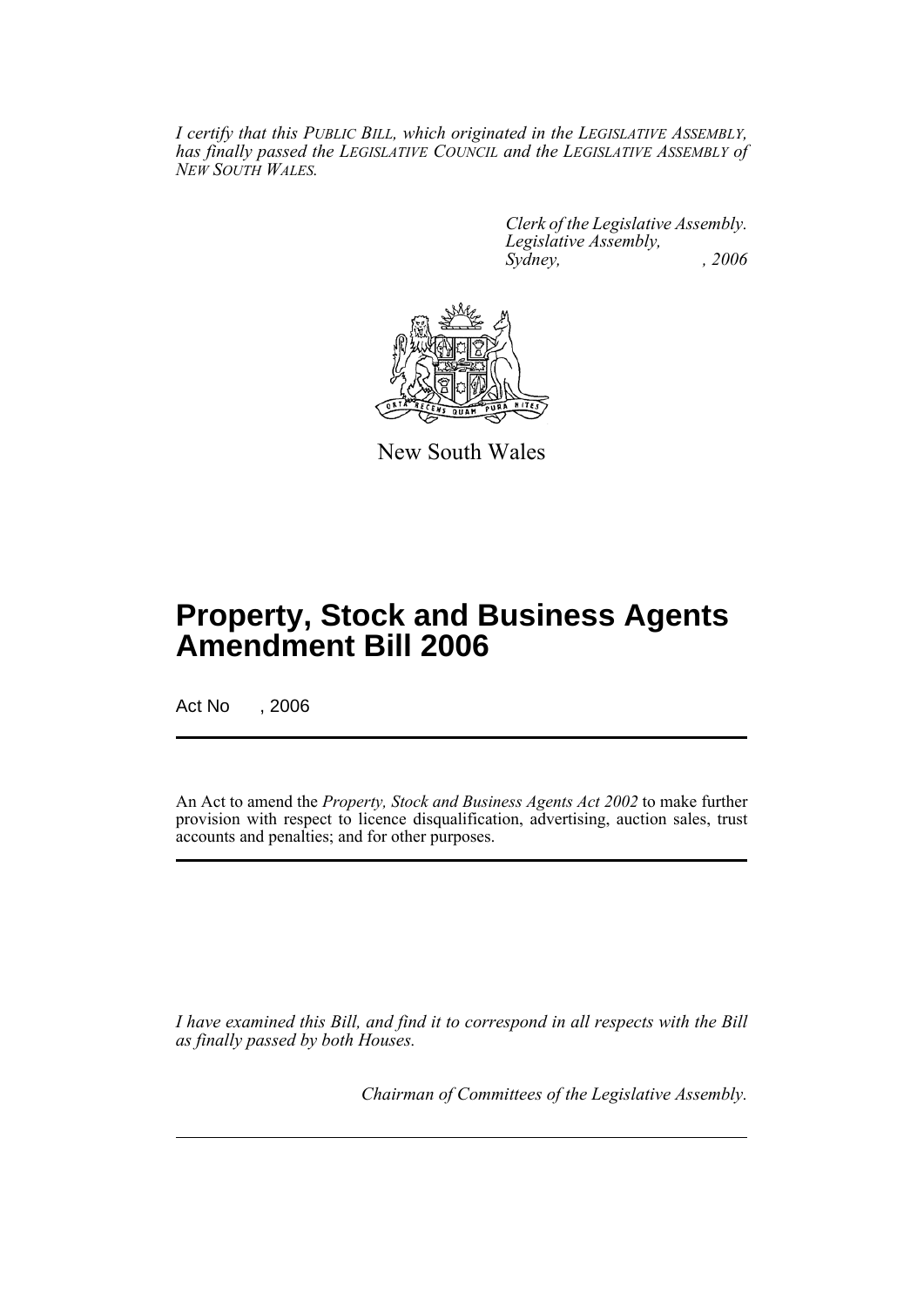# **The Legislature of New South Wales enacts:**

# **1 Name of Act**

This Act is the *Property, Stock and Business Agents Amendment Act 2006*.

# **2 Commencement**

This Act commences on a day or days to be appointed by proclamation.

# **3 Amendment of Property, Stock and Business Agents Act 2002 No 66**

The *Property, Stock and Business Agents Act 2002* is amended as set out in Schedule 1.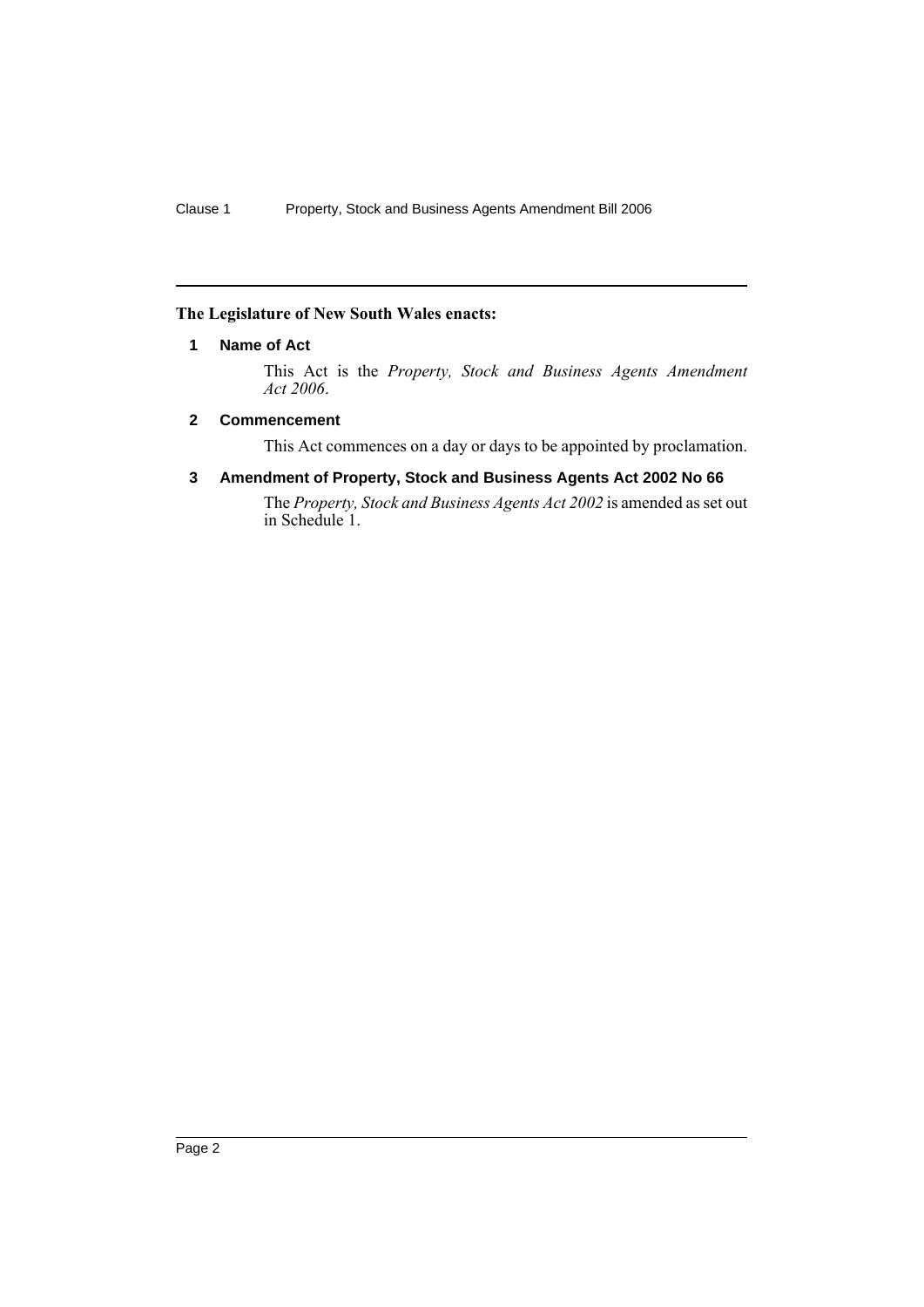Amendments **Amendments** Schedule 1

# **Schedule 1 Amendments**

(Section 3)

# **[1] Section 14 Eligibility for licence or certificate of registration**

# Insert at the end of section 14 (3):

**Note.** The grounds of disqualification in section 16 (1A) do not disqualify a person from eligibility to hold a certificate of registration.

# **[2] Section 14 (4)**

Insert after section 14 (3):

(4) The requirement that at least one of the directors of a corporation holds a licence that a natural person is required to hold to carry on the business that the corporation carries on or proposes to carry on does not require a director to be accredited as an auctioneer under section 21 merely because the corporation carries on or proposes to carry on the business of an auctioneer.

# **[3] Section 16 Disqualified persons**

Omit section 16 (1) (c)–(e).

# **[4] Section 16 (1) (h)**

Omit the paragraph. Insert instead:

(h) is the holder of a licence, permit or other authority that is suspended under legislation administered by the Minister or is disqualified from holding a licence, permit or other authority under legislation administered by the Minister, or

# **[5] Section 16 (1A)**

Insert after section 16 (1):

- (1A) A person is also a disqualified person for the purposes of this Act (except for the purposes of eligibility to hold a certificate of registration) if the person:
	- (a) is an undischarged bankrupt, or
	- (b) at any time in the last 3 years was an undischarged bankrupt, applied to take the benefit of any law for the relief of bankrupt or insolvent debtors, compounded with his or her creditors or made an assignment of his or her remuneration for their benefit, or
	- (c) is, or was at any time in the last 3 years, a director or person concerned in the management of an externally-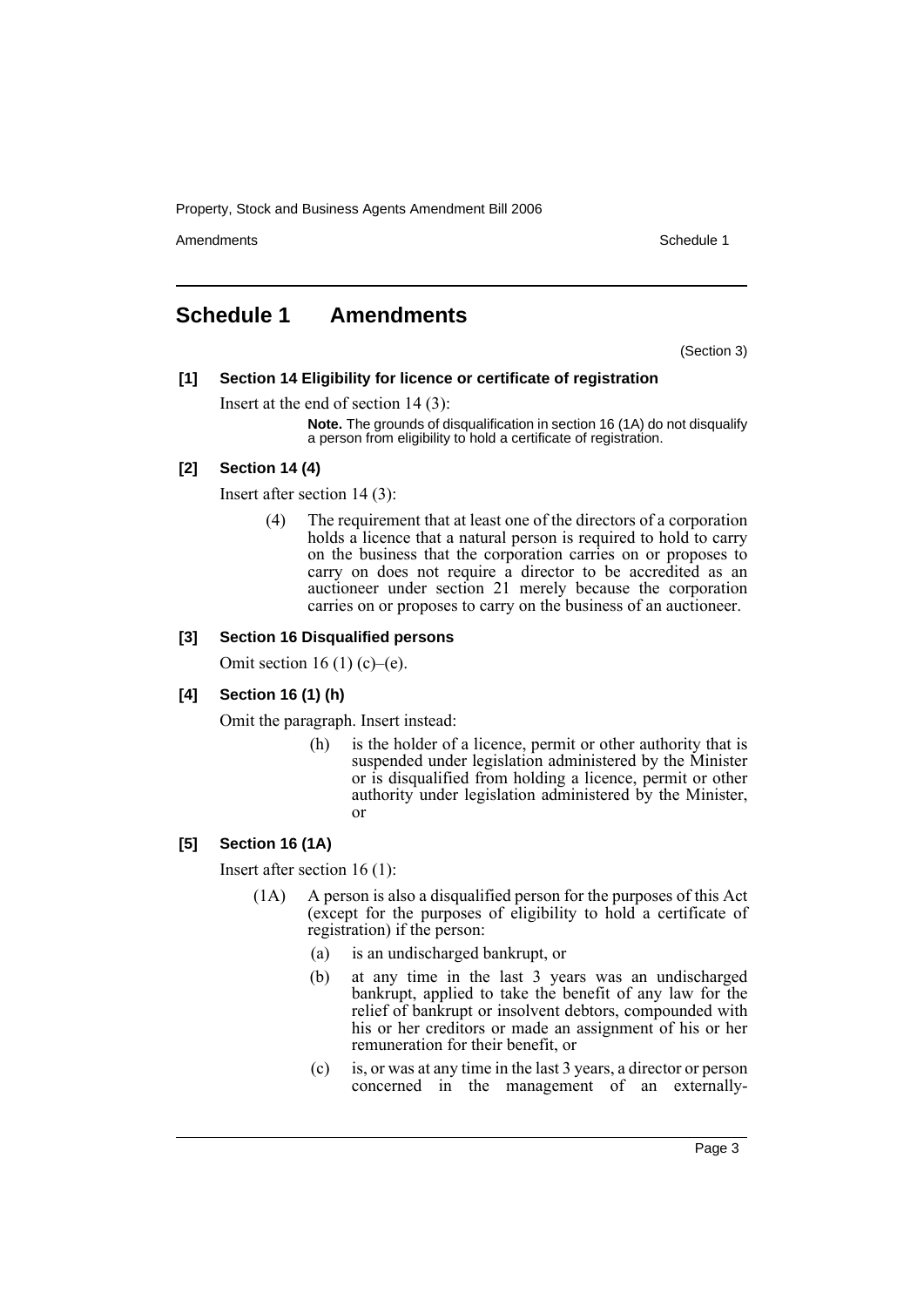Schedule 1 Amendments

administered body corporate (within the meaning of the Corporations Act) except in a case of the voluntary winding up of the body corporate, or

- (d) is a person:
	- (i) who at any time in the last 3 years, was a director or person concerned in the management of a body corporate that, within 12 months after the person ceasing to be such a director or person, became an externally-administered body corporate (within the meaning of the Corporations Act) except in the case of a voluntary winding up of the body corporate, and
	- (ii) who failed (while a director or person concerned in the management of that body corporate) to take all reasonable steps to avoid the body corporate<br>becoming an externally-administered body an externally-administered body corporate.

# **[6] Section 16 (2A)–(2D)**

Insert after section 16 (2):

- (2A) The Director-General may, in any case that the Director-General thinks it appropriate to do so, determine that a suspension or disqualification from holding a licence, permit or other authority under legislation administered by the Minister (as referred to in subsection  $(1)$   $(h)$ ) is to be ignored for the purposes of this section.
- (2B) The Director-General may exempt a person from the operation of subsection  $(1A)$   $(a)$ ,  $(b)$  or  $(c)$  by:
	- (a) certifying, in the case of exemption from subsection (1A) (a), that the Director-General is satisfied that the person took all reasonable steps to avoid the bankruptcy concerned, or
	- (b) certifying, in the case of exemption from subsection (1A) (b), that the Director-General is satisfied that the person took all reasonable steps to avoid the bankruptcy or other financial difficulties concerned, or
	- (c) certifying, in the case of exemption from subsection (1A) (c), that the Director-General is satisfied that the person took all reasonable steps (while a director or person concerned in the management of the body corporate) to avoid the body corporate becoming an avoid the body corporate becoming an externally-administered body corporate.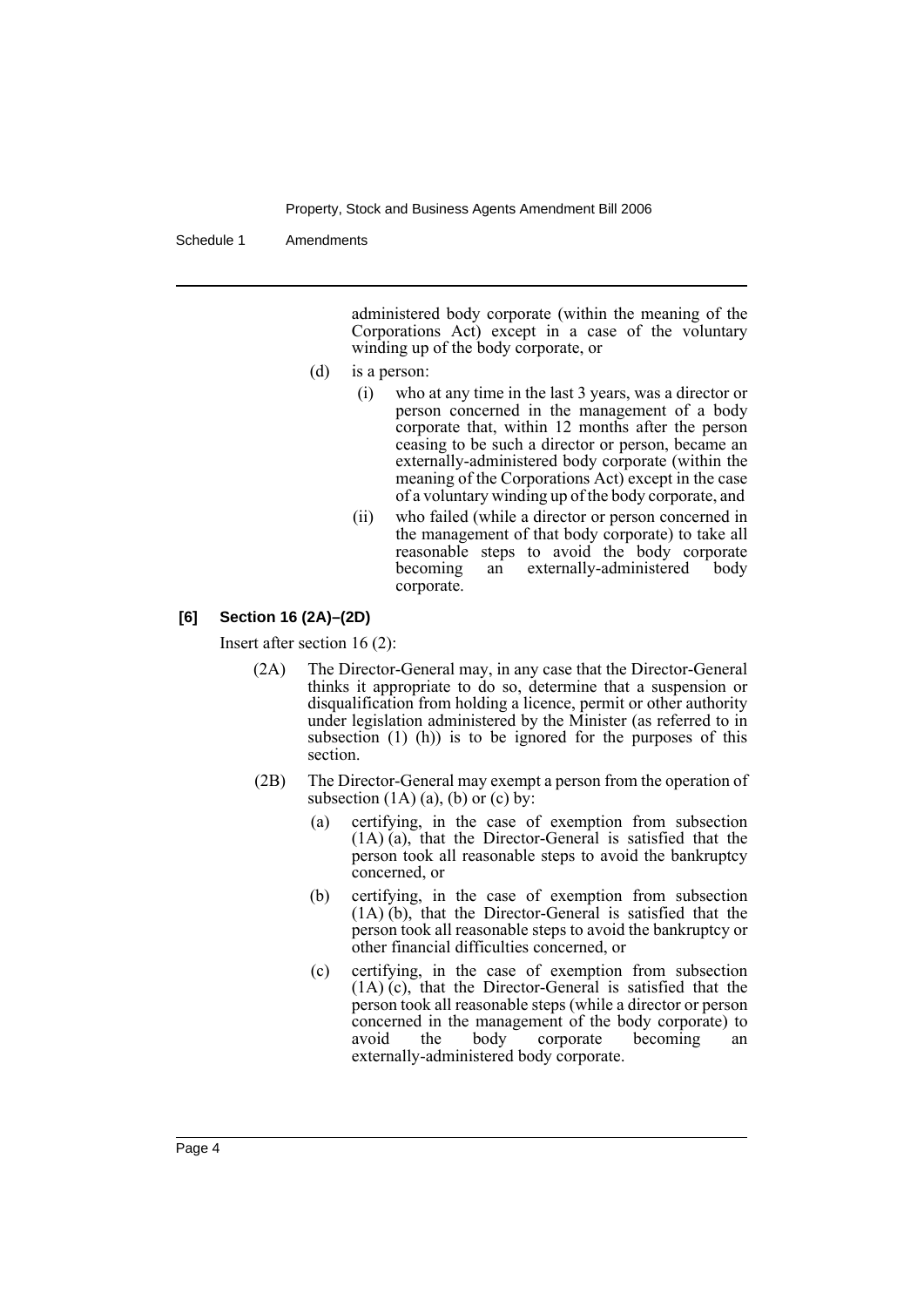Amendments **Amendments** Schedule 1

- (2C) Subsection (1A) (d) does not operate to make a person a disqualified person unless the Director-General has served a notice on the person giving the person the opportunity to make oral or written submissions to the Director-General within a period (not being less than 14 days) specified in the notice with respect to the grounds on which the person believes he or she took all reasonable steps to avoid the body corporate becoming an externally-administered body corporate and the Director-General is satisfied that the person failed to take all such steps.
- (2D) In determining for the purposes of subsection (2B) or (2C) what reasonable steps could have been taken by a person to avoid a particular outcome, the Director-General is to have regard to the steps that could have been taken by the person from the time that the financial difficulties that gave rise to the outcome first arose.

# **[7] Section 31 Each place of business to be in charge of licensee**

Insert after section 31 (6):

(7) A requirement of this section that the person employed as the person in charge of business at a place of business must be the holder of a licence that an individual is required to hold to carry on that business does not require the person to be accredited as an auctioneer under section 21 merely because the business includes the business of an auctioneer.

#### **[8] Section 37 Rules of conduct for licensee's business**

Omit the note to the section.

**[9] Section 37 (2)**

Insert at the end of section 37:

(2) A licensee or registered person who without reasonable excuse contravenes a rule of conduct prescribed for the purposes of this section is guilty of an offence.

Maximum penalty:

- (a) 100 penalty units in the case of a corporation, or
- (b) 50 penalty units in any other case.

#### **[10] Sections 43–45**

Insert "(other than a person whose disqualification is on a ground that does not disqualify the person from eligibility to hold a certificate of registration)" after "disqualified person" wherever occurring.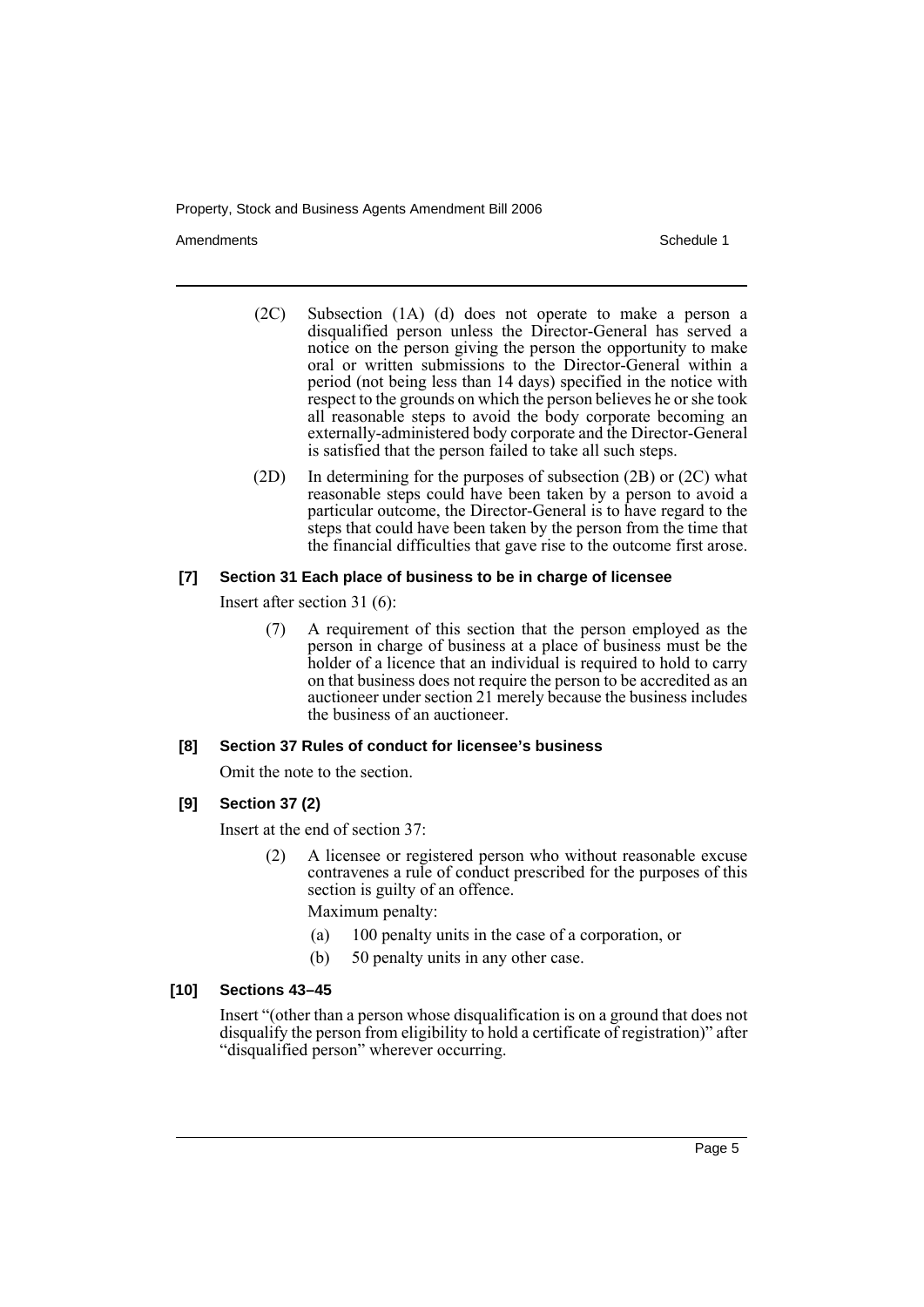Schedule 1 Amendments

# **[11] Section 47 (1) (c)**

Omit the paragraph. Insert instead:

(c) the amount, value or nature of any benefit of which the agent is aware that a person to whom the agent has referred the client or a prospective buyer has received, receives, or expects to receive in connection with the sale, or for promoting the sale, or for providing a service in connection with the sale, of the land.

#### **[12] Section 47 (2) (c)**

Insert "at the time the agent refers the client or prospective buyer to a person for professional services associated with the sale or purchase of land and" after "acknowledged" in section 47 (2) (c).

# **[13] Section 47 (3)**

Insert in alphabetical order:

*prospective buyer* means a person who there are reasonable grounds to believe is a potential or likely buyer of land (whether or not the person has made an offer to buy the land).

#### **[14] Section 50 Advertisements to include information about licensee**

Omit section 50 (2) and the penalty to section 50. Insert instead:

- (2) A licensee who has a relevant interest in the sale of real or personal property must not in the course of carrying on business as an agent on the sale publish or cause to be published an advertisement relating to or in connection with the proposed sale of the property unless the relevant interest is disclosed in the advertisement.
- (3) A licensee has a *relevant interest* in the sale of real or personal property if:
	- (a) the licensee has an interest in the property as an owner of the property, or
	- (b) the licensee is a corporation and a director of the corporation is an owner of the property, or
	- (c) the licensee is a director of a corporation and the corporation is an owner of the property.

Maximum penalty: 100 penalty units.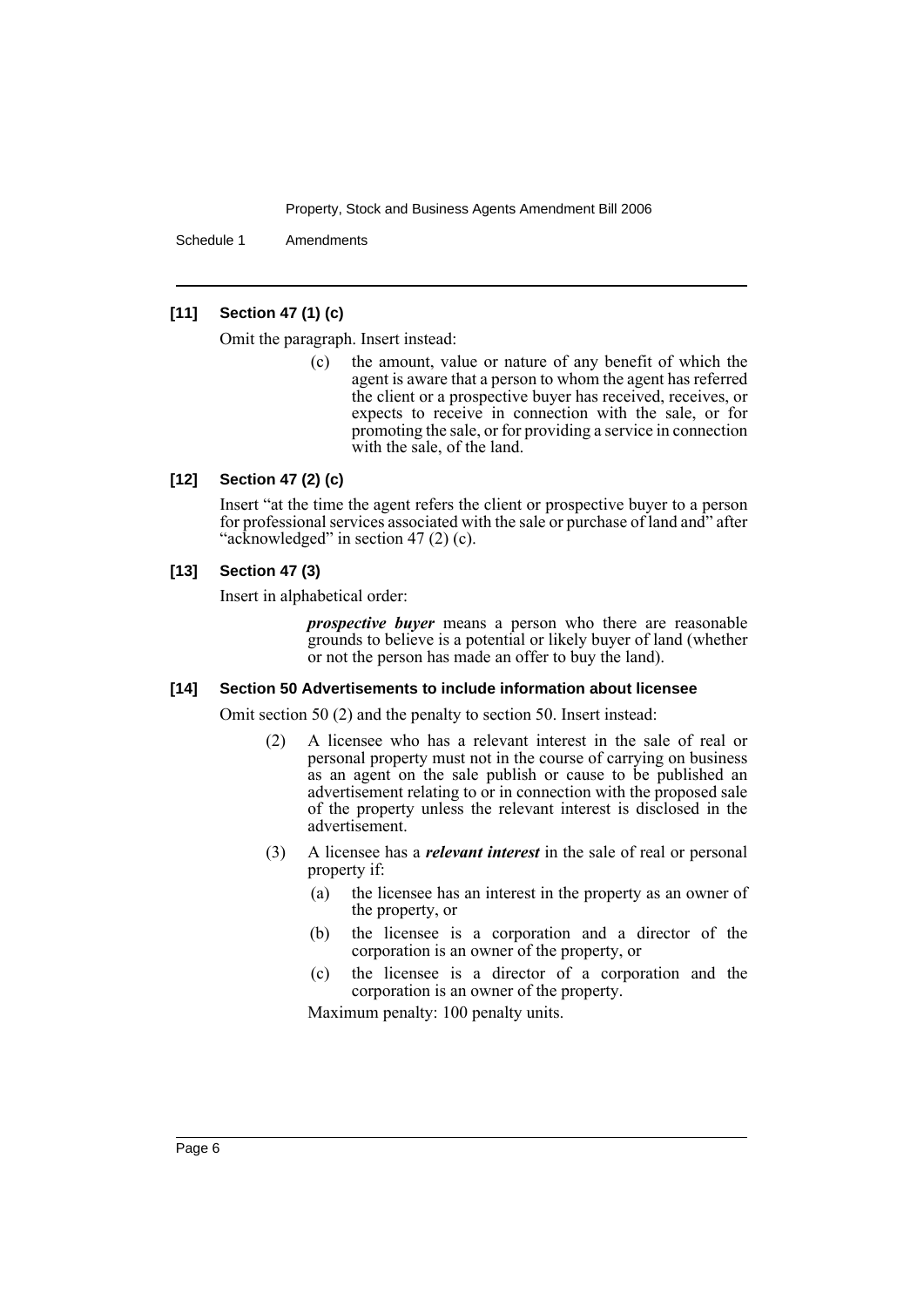Amendments **Amendments** Schedule 1

# **[15] Part 3, Division 6**

Insert after Division 5 of Part 3:

# **Division 6 Unjust conduct by licensees**

#### **53A Interpretation**

- (1) For the purposes of this Division, conduct of a licensee is unjust if it is conduct:
	- (a) that is dishonest or unfair, or
	- (b) that consists of anything done, or omitted to be done, in breach of contract, whether or not proceedings in respect of the breach have been brought, or
	- (c) that consists of the contravention of this Act or the regulations or any other enactment administered by the Minister, or
	- (d) that consists of the failure to comply with a condition or restriction to which the licence is subject or an order of the Tribunal applicable to the holder.
- (2) In this Division:

*Tribunal* means the Consumer, Trader and Tenancy Tribunal established by the *Consumer, Trader and Tenancy Tribunal Act 2001*.

# **53B Undertakings by licensee**

- (1) Where it appears to the Director-General that a licensee has, in the course of carrying on business as a licensee, repeatedly engaged in unjust conduct, the Director-General may, with the consent of the Minister:
	- (a) request the licensee to execute a deed in terms approved by the Director-General whereby the licensee gives undertakings as to:
		- (i) the discontinuance of the unjust conduct, and
		- (ii) the licensee's future conduct, and
		- (iii) the action the licensee will take to rectify the consequences of the licensee's unjust conduct, or
	- (b) apply to the Tribunal for an order under section 53D.
- (2) Where the Director-General makes a request or application under subsection (1), it is to be presumed, unless the contrary is proved, that the Director-General does so with the consent of the Minister.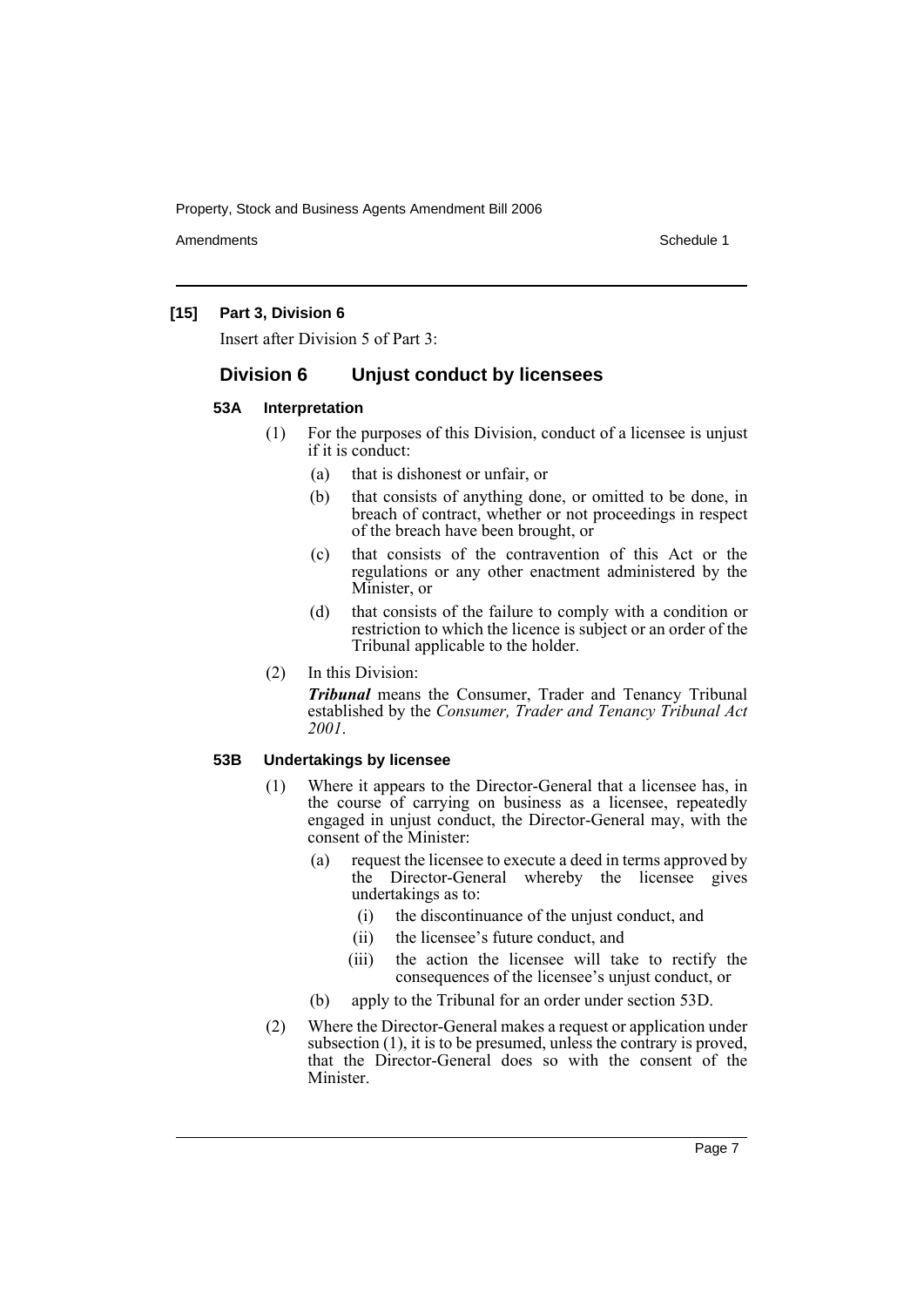Schedule 1 Amendments

(3) Where a licensee executes a deed under this Division and observes the undertakings given in the deed, the Director-General may not apply for an order under section 53D by reason of any conduct to which the undertakings relate.

# **53C Register of Undertakings**

- (1) When a licensee executes a deed under this Division, the Director-General must:
	- (a) lodge a copy of the deed with the Registrar of the Tribunal, and
	- (b) give a copy of the deed to the licensee who executed it.
- (2) The Director-General must retain all deeds and register the deeds in a Register of Undertakings kept by the Director-General and containing the prescribed particulars.
- (3) The Register of Undertakings may, at any reasonable time, be inspected by any person free of charge.
- (4) A licensee must observe undertakings given by the licensee in a deed executed under this Division.

Maximum penalty: 100 penalty units.

(5) A prosecution for an offence under subsection (4) may not be instituted except by the Director-General with the leave of the Tribunal given when making an order in accordance with section 53D.

#### **53D Restraint of unjust conduct**

- (1) Where, on the application of the Director-General, the Tribunal is satisfied after inquiry that a licensee has repeatedly engaged in unjust conduct, the Tribunal may order the licensee to refrain from engaging in unjust conduct in the course of carrying on business as a licensee and the licensee must comply with the order.
- (2) Where, on the application of the Director-General, the Tribunal is satisfied that a licensee has failed to observe an undertaking given by the licensee in a deed executed under this Division, the Tribunal may:
	- (a) make an order under subsection (1) against the licensee, and
	- (b) in addition, in the case of an undertaking to take action to rectify the consequences of the licensee's unjust conduct, make an order to observe that undertaking within a time specified by the Tribunal when making the order.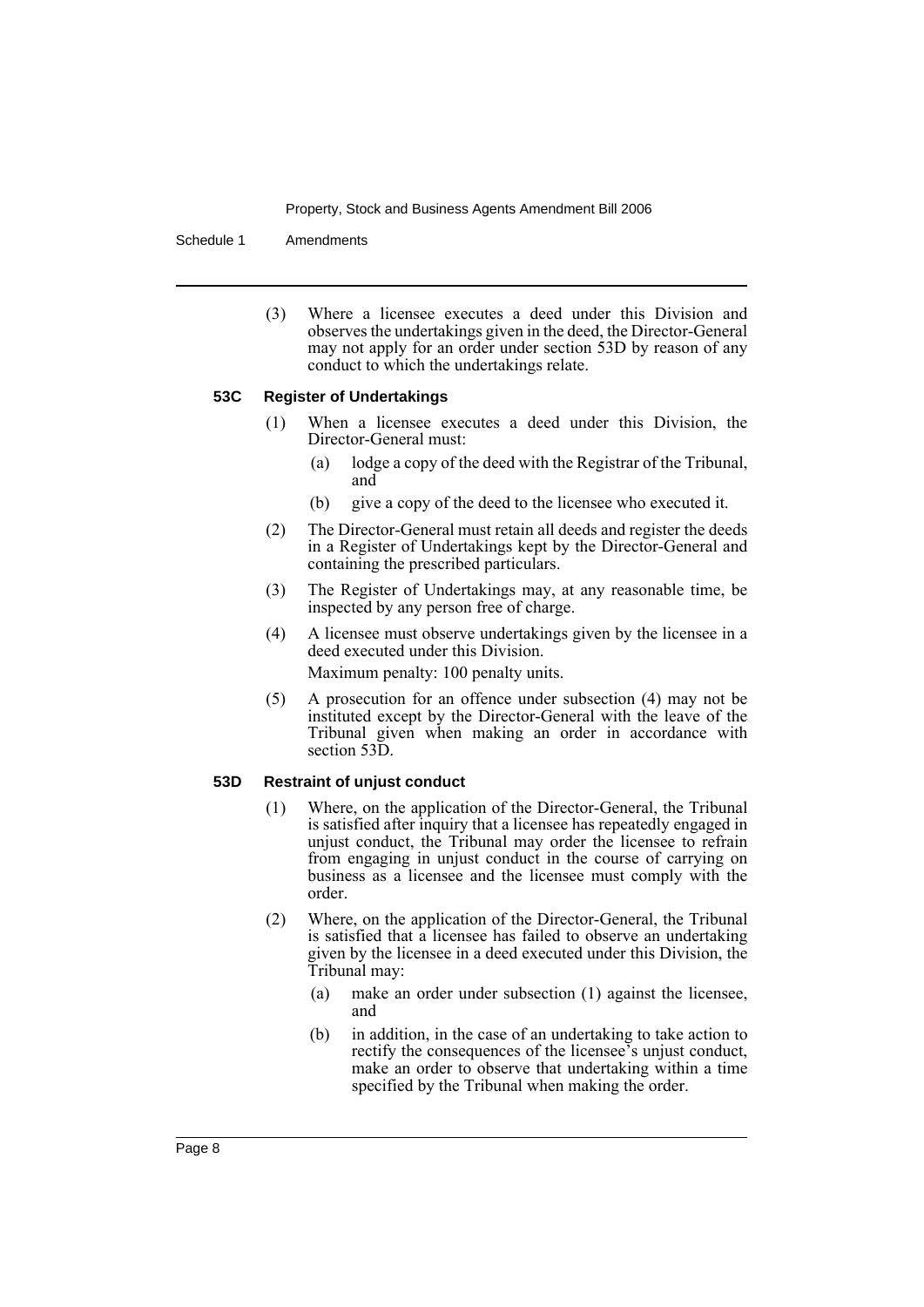Amendments **Amendments** Schedule 1

- (3) If the licensee is a body corporate and the Tribunal is satisfied that the unjust conduct or breach of undertaking concerned was engaged in with the consent or connivance of a person who, at the time of the conduct or breach, was a director of, or a person concerned in the management of, the body corporate, the Tribunal may, in addition to any other order it may make under this section, make an order prohibiting the person from consenting to, or conniving at, engagement in unjust conduct, or a breach of an undertaking under this Division, by the body corporate or any other body corporate of which the person is a director or in the management of which the person is concerned.
- (4) The person to whom an order under subsection (3) relates must comply with the order.

Maximum penalty: 100 penalty units.

(5) An order under this section may be made subject to such conditions (whether as to the duration of the order or otherwise) as the Tribunal thinks fit, including conditions as to the future conduct of the licensee and conditions specifying the action to be taken by the licensee to rectify the consequences of the licensee's unjust conduct.

# **53E Variation etc of restraining order**

The Tribunal may, on the application of the Director-General, vary or discharge an order made under this Division.

#### **[16] Sections 66 and 66A**

Omit section 66. Insert instead:

# **66 Prevention of dummy bidding**

- (1) At a sale by auction of residential property or rural land:
	- (a) the seller must not make a bid, and
	- (b) a person must not make a bid on behalf of the seller unless the person is the auctioneer and makes only one bid on behalf of the seller, and
	- (c) a person must not procure another person to make a bid on behalf of the seller in contravention of this section.

Maximum penalty:

- (a) 500 penalty units in the case of a corporation, or
- (b) 250 penalty units in any other case.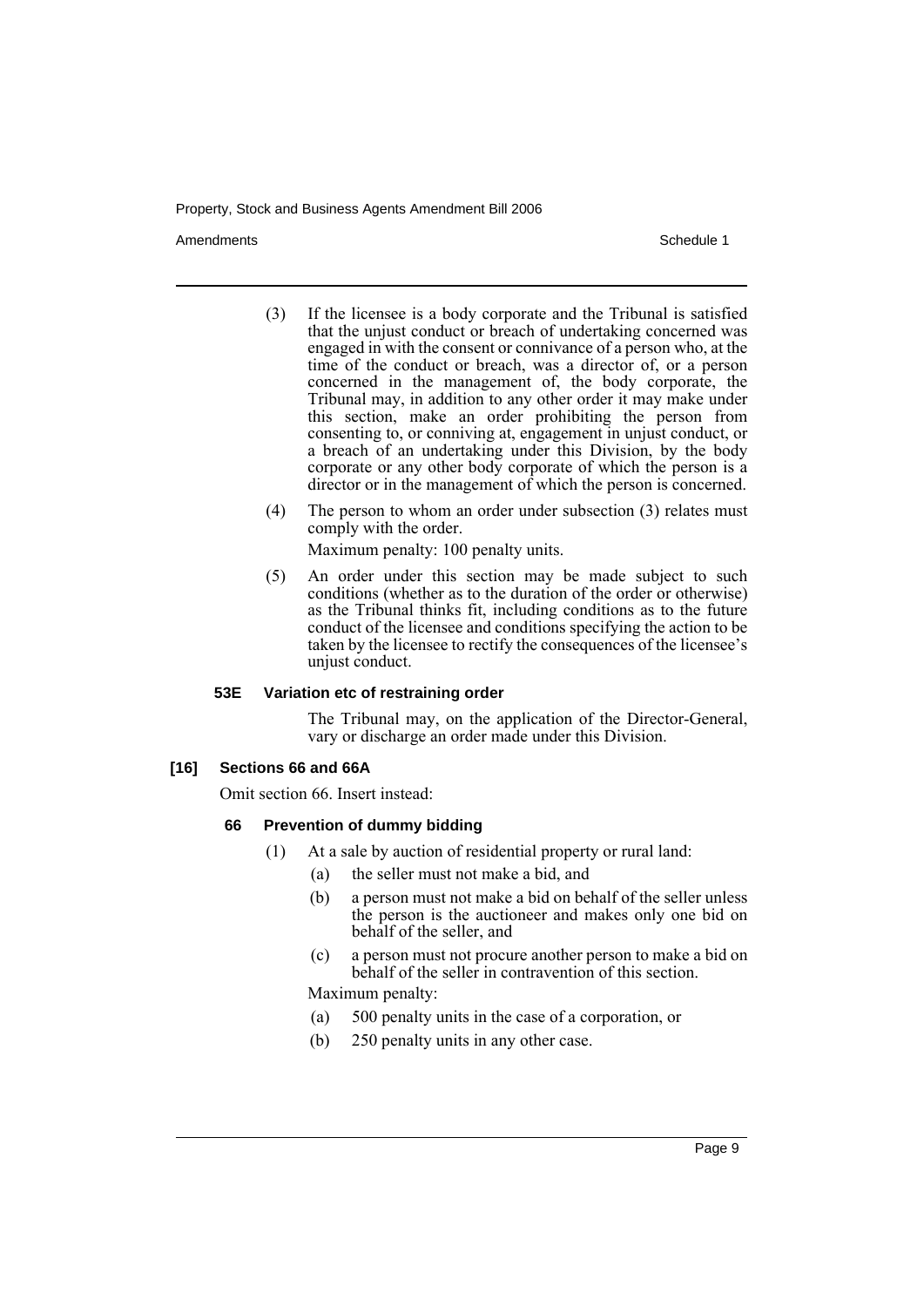Schedule 1 Amendments

- (2) For the purposes of this section, a bid can be found to have been made on behalf of a seller even though it is not made at the request of, or with the knowledge of, the seller.
- (3) Without limiting what constitutes the making of a bid on behalf of the seller, a bid made with the dominant purpose of benefiting the seller in making the bid constitutes the making of a bid on behalf of the seller.
- (4) An auctioneer must not sell by auction any residential property or rural land unless notice is given prior to the auction, in such manner and in such terms as may be prescribed by the regulations, of the material parts of this section. Maximum penalty: 20 penalty units.
- (5) This section does not apply to the making of a bid by or on behalf of a seller in either of the following cases so long as the requirements of subsection (6) for bids by or on behalf of a seller as co-owner or as executor or administrator are complied with:
	- the seller is a co-owner of the land (whether as a joint tenant or tenant in common) and the bid was made to enable the seller to purchase the interest of another co-owner in the land,
	- (b) the seller is the executor or administrator of the estate of a deceased owner of the land.
- (6) The requirements for bids by or on behalf of a seller as co-owner or as executor or administrator are as follows:
	- (a) the conditions under which the auction is conducted must permit the making of bids by or on behalf of a seller to purchase the interest of another co-owner in the land or to purchase as executor or administrator,
	- (b) the auctioneer must have announced at the auction, before the start of bidding, that bids to purchase the interest of a co-owner in the land or to purchase as executor or administrator may be made by or on behalf of the seller.

# **66A Offences by auctioneers**

- (1) At a sale by auction of residential property or rural land, the auctioneer:
	- (a) must not acknowledge the making of a bid if the bid was not made, and
	- (b) must not accept a bid if the auctioneer knows that the bid was made by or on behalf of the seller in contravention of section 66, and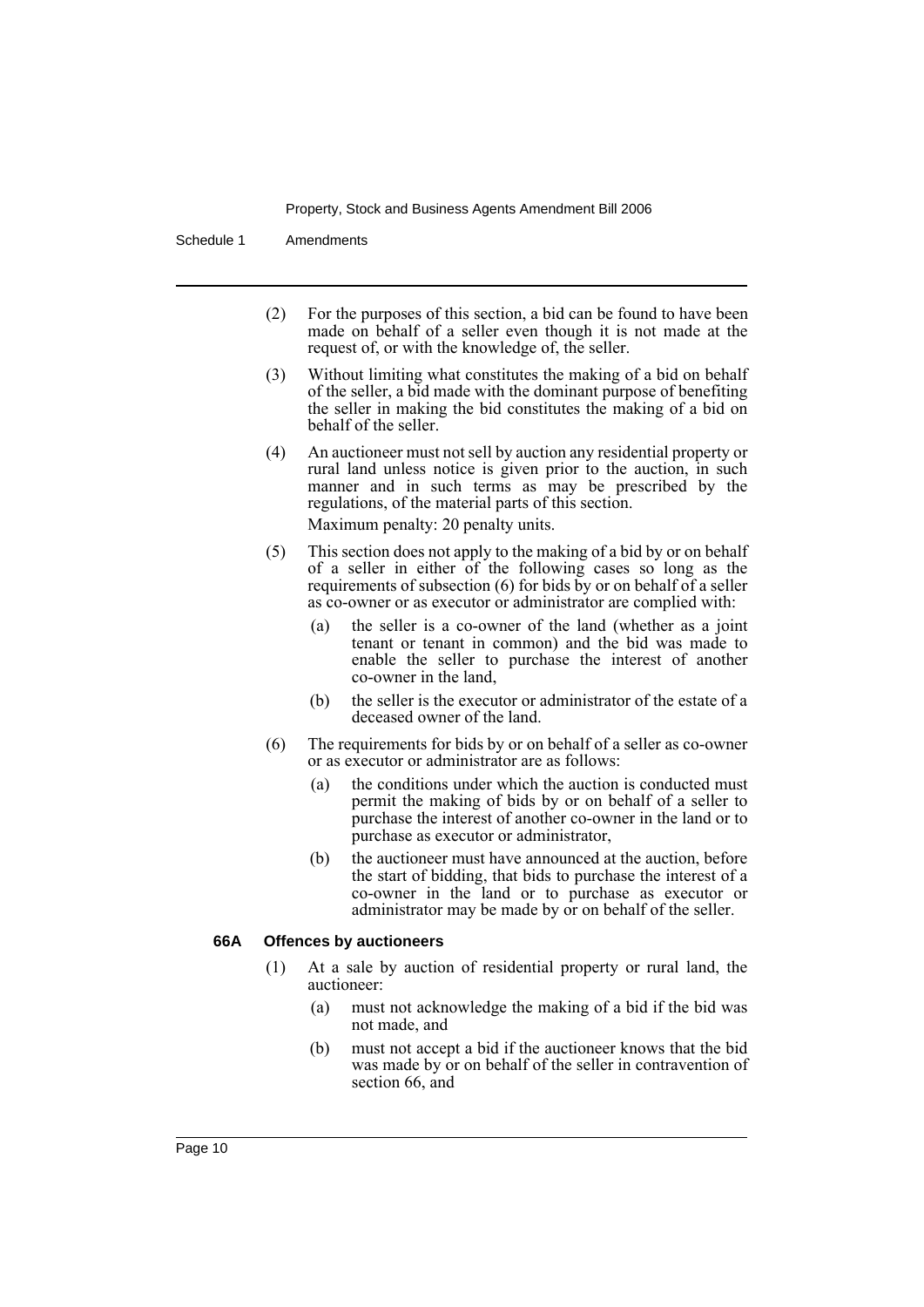Amendments **Amendments** Schedule 1

(c) must not make more than one bid on behalf of the seller. Maximum penalty: 250 penalty units.

- (2) An auctioneer at a sale by auction of residential property or rural land must not make a bid on behalf of the seller unless:
	- (a) the conditions under which the auction is conducted permit the making of one bid by the auctioneer on behalf of the seller, and
	- (b) the auctioneer announced at the auction, before the start of bidding, that the auctioneer is permitted to make one bid on behalf of the seller, and
	- (c) immediately before, or in the process of, making the bid, the auctioneer announces that the bid is made on behalf of the seller or announces "vendor bid".

Maximum penalty: 250 penalty units.

(3) Merely announcing the name of the person on whose behalf a bid is made (without stating that the person is the seller) is not sufficient to constitute announcing that the bid is made on behalf of the seller.

**[17] Section 68 Bidders Record**

Insert at the end of section 68 (5) (b):

, and

(c) requiring other information to be included in the Bidders Record.

#### **[18] Section 69 Details to be established by proof of identity**

Omit section 69 (1). Insert instead:

- (1) An agent must not enter a person's name and address in a Bidders Record unless both the person's name and their address details are established by the production to the agent of:
	- (a) one or more proofs of identity for the person, and
	- (b) in the case of the details of a person on whose behalf another person is to bid, a letter of authority to bid on the person's behalf specifying the person's name and address and the number or other identifier of one or more proofs of identity for that person.

Maximum penalty: 100 penalty units.

**Note.** Both name and address must be established by proof of identity but need not be established by the same proof of identity. For example, an Australian passport could be used to establish a person's name and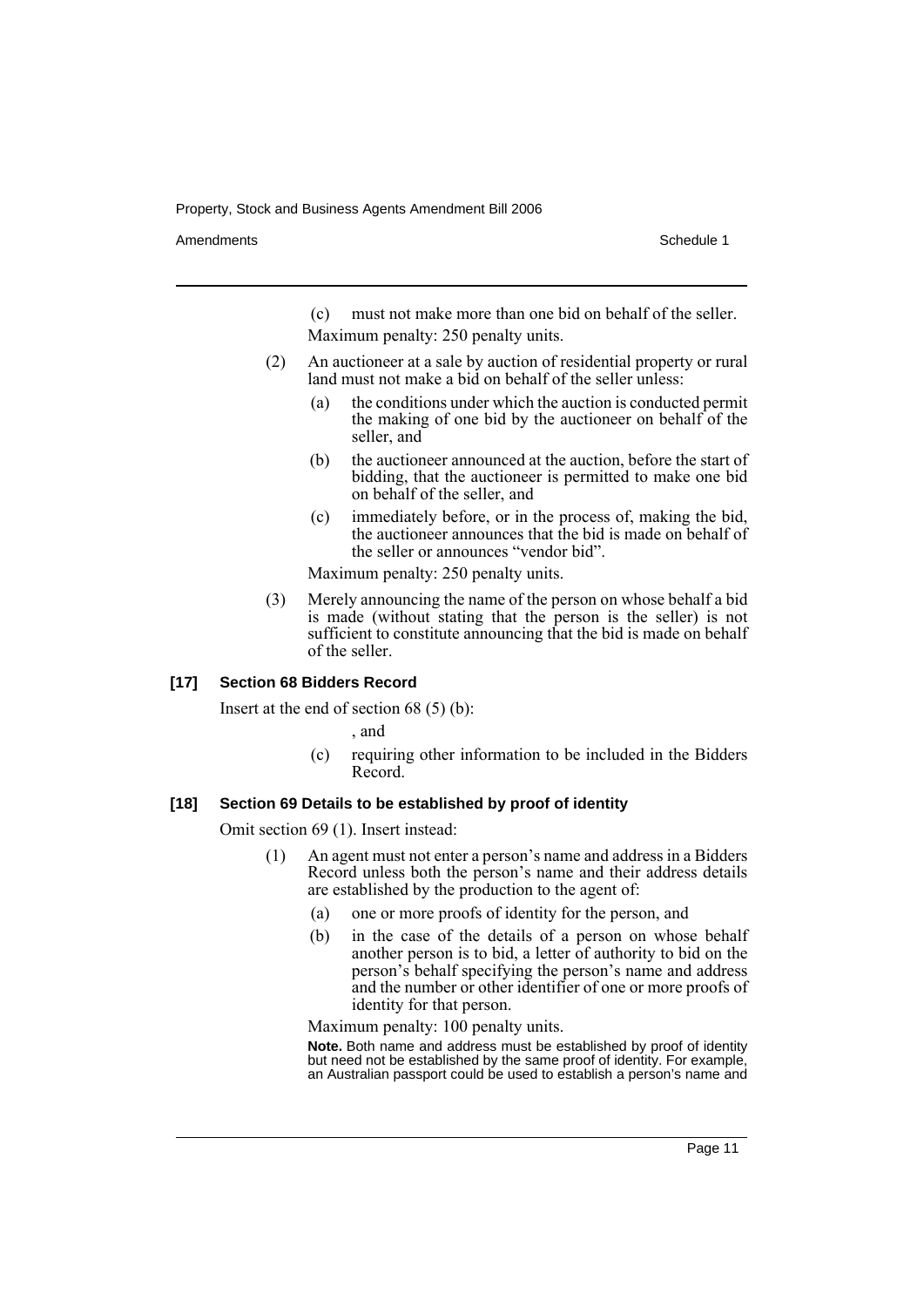Schedule 1 Amendments

another proof of identity allowed by subsection (2) used to establish the person's address.

# **[19] Part 5, Division 3, heading**

Omit the heading to the Division. Insert instead:

# **Division 3 Representations as to selling price**

# **[20] Section 76A**

Insert after section 76:

# **76A Marketing statements about vendor bids when property passed in**

(1) When residential property or rural land is passed in at auction and the last bid accepted at the auction was a vendor bid, a real estate agent or stock and station agent, or an employee of such an agent, must not, by a statement made in the course of marketing the residential property or rural land, indicate the amount of the last bid accepted at the auction unless the statement also clearly indicates that the bid was a vendor bid.

Maximum penalty: 200 penalty units.

- (2) A statement is considered to be made by a person in the course of marketing residential property or rural land if the statement is made:
	- (a) in an advertisement in respect of the property or land that is published or caused to be published by the person, or
	- (b) to a person (orally or in writing) as a prospective purchaser of the property or land.
- (3) It is a defence to a prosecution for a contravention of this section if the defendant satisfies the court that the defendant did not know and had no reasonable cause to suspect that the bid concerned was a vendor bid.
- (4) Residential property or rural land is *passed in* at auction if the auction is stopped without the property or land being sold at the auction.
- (5) In this section: *vendor bid* means a bid made by the auctioneer on behalf of the seller.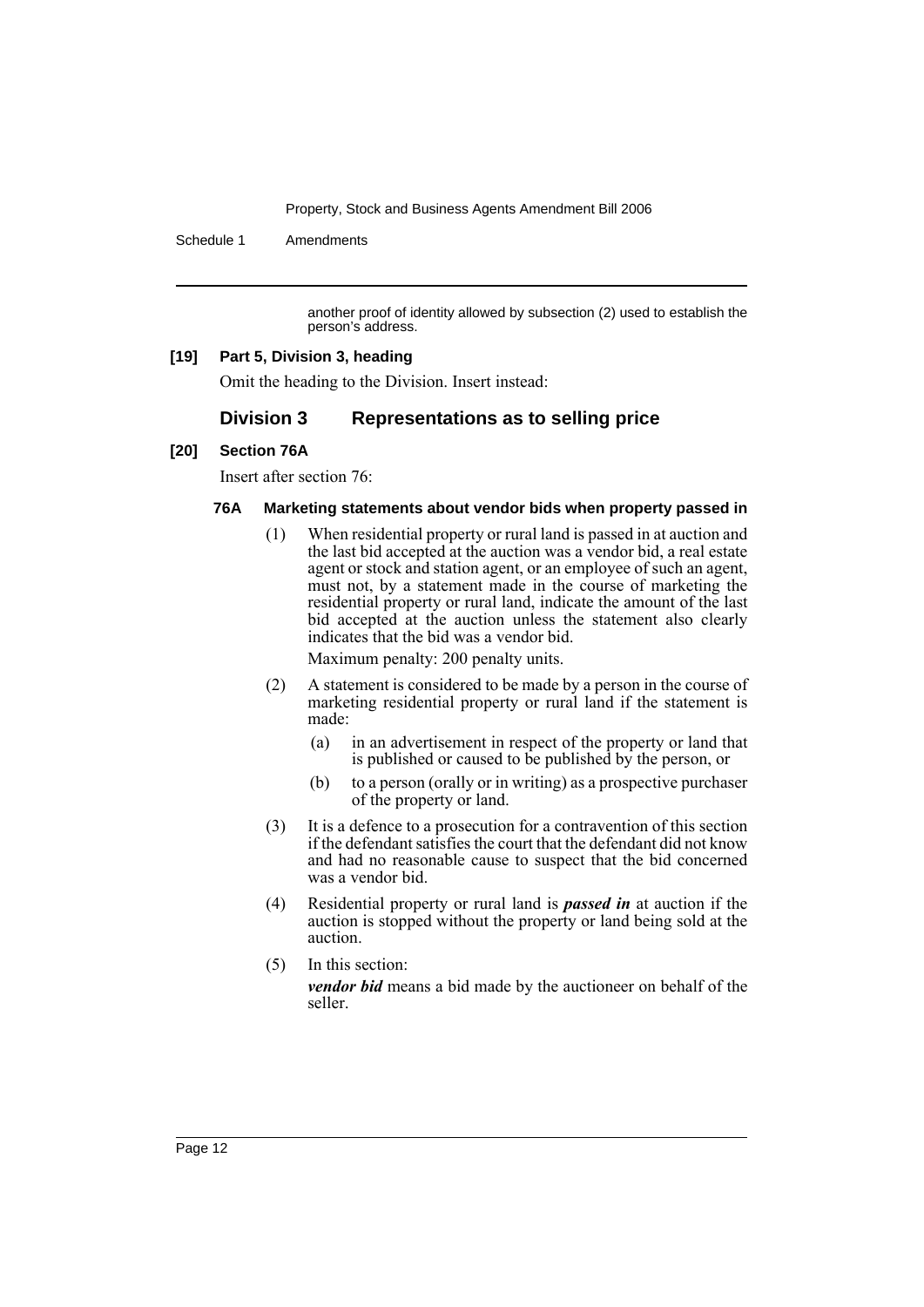Amendments **Amendments** Schedule 1

#### **[21] Section 78 Collusive practices at auction sales**

Omit the penalty at the end of subsections (1) and (2) wherever occurring. Insert instead:

Maximum penalty:

- (a) 500 penalty units in the case of a corporation, or
- (b) 250 penalty units in any other case.

# **[22] Section 86 Trust money to be paid into trust account**

Omit section 86 (3). Insert instead:

- (3) The name of a trust account and the description of the trust account in the books and records of the licensee and also on all cheques drawn on the trust account:
	- (a) must include the name of the licensee corporation, licensee or firm of licensees in whose name the trust account is kept, and
	- (b) must include the words "Trust Account", and
	- (c) may include, at the end of the account's name, a name or other matter to identify the person on whose behalf money in the account is held.

# **[23] Section 90 Interest earned on trust accounts to be paid to Statutory Interest Account**

Omit section 90 (1). Insert instead:

- (1) Each authorised deposit-taking institution must:
	- (a) after the end of each named month, calculate interest on the daily balances of all money held during the month in trust accounts kept with the authorised deposit-taking institution (being trust accounts notified to the institution as trust accounts required by this Act) by applying to those balances the prescribed percentage of the trust account rate applicable to the institution for the purposes of this section, and
	- (b) before the end of the 7th business day of the next named month pay the amount of that interest to the Director-General for crediting to the Statutory Interest Account.

Maximum penalty: 100 penalty units.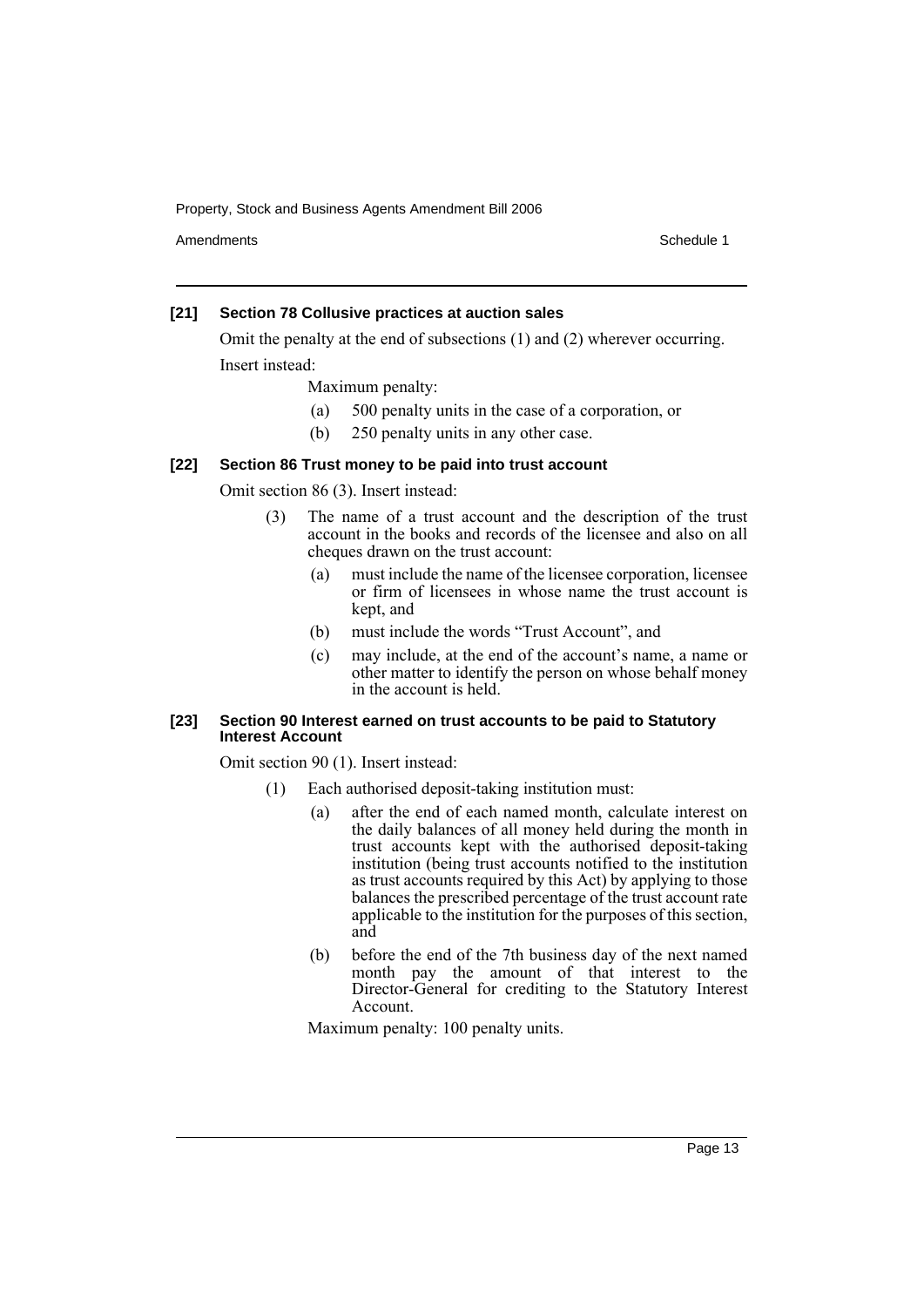Schedule 1 Amendments

# **[24] Section 91 Monthly returns by authorised deposit-taking institutions**

Omit "in writing" from section 91 (1).

Insert instead "(in such manner and form as the Director-General may from time to time direct)".

# **[25] Section 91 (2)**

Omit ", by notice in writing, inform the Director-General".

Insert instead "inform the Director-General (in such manner and form as the Director-General may from time to time direct)".

# **[26] Section 91 (3)**

Omit "provide a written report to the Director-General".

Insert instead "provide a report to the Director-General (in such manner and form as the Director-General may from time to time direct)".

# **[27] Section 91 (4) (c)**

Insert "and form" after "manner".

# **[28] Section 98 Disposal of unclaimed money in trust accounts**

Insert "(less any of that money that has been paid from the Compensation Fund to the person entitled to the money)" after "that 31 December" in section 98 (5).

# **[29] Section 98 (6)**

Omit the subsection.

# **[30] Section 99**

Omit the section. Insert instead:

#### **99 Repayment of unclaimed trust money**

- (1) The Director-General must, on application by a person entitled to an amount of money paid under this Division into the Compensation Fund or the Consolidated Fund, pay that amount to the person out of the Compensation Fund.
- (2) When an amount is paid out of the Compensation Fund in respect of an amount that has been paid into the Consolidated Fund, the Treasurer must, on application by the Director-General, pay that amount to the Director-General out of the Consolidated Fund (which is appropriated accordingly) for payment into the Compensation Fund.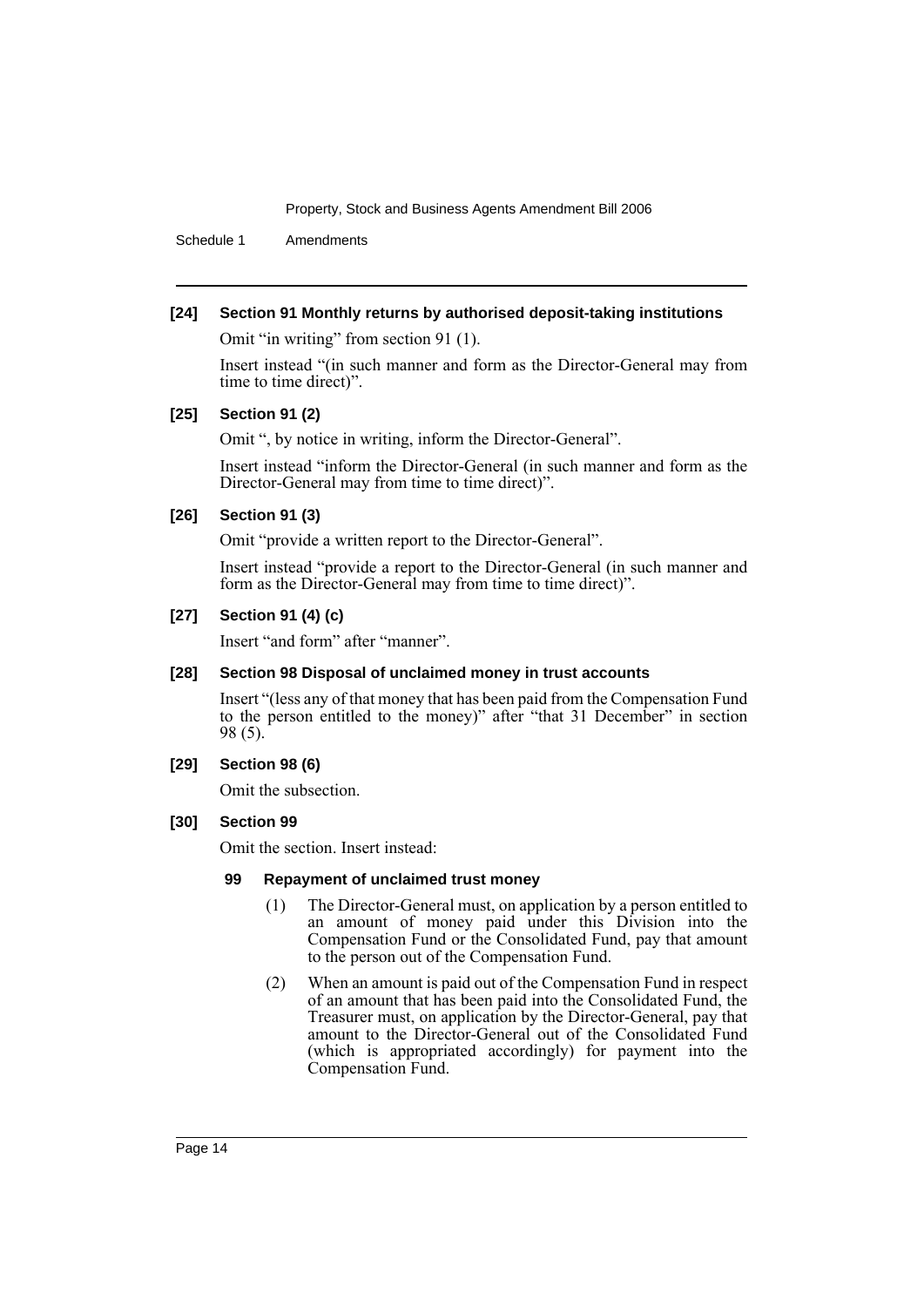Amendments **Schedule 1** and the set of the set of the set of the set of the set of the set of the set of the set of the set of the set of the set of the set of the set of the set of the set of the set of the set of the set

# **[31] Schedule 1 Savings and transitional provisions**

Omit clauses 1 and 2. Insert instead:

# **Part 1 General**

#### **1 Regulations**

(1) The regulations may contain provisions of a savings or transitional nature consequent on the enactment of the following Acts:

this Act

*Property, Stock and Business Agents Amendment Act 2006*

- (2) Any such provision may, if the regulations so provide, take effect from the date of assent to the Act concerned or a later date.
- (3) To the extent to which any such provision takes effect from a date that is earlier than the date of its publication in the Gazette, the provision does not operate so as:
	- (a) to affect, in a manner prejudicial to any person (other than the State or an authority of the State), the rights of that person existing before the date of its publication, or
	- (b) to impose liabilities on any person (other than the State or an authority of the State) in respect of anything done or omitted to be done before the date of its publication.

# **Part 2 Provisions consequent on the enactment of this Act**

#### **2 Definition**

In this Part:

*repealed Act* means the *Property, Stock and Business Agents Act 1941*.